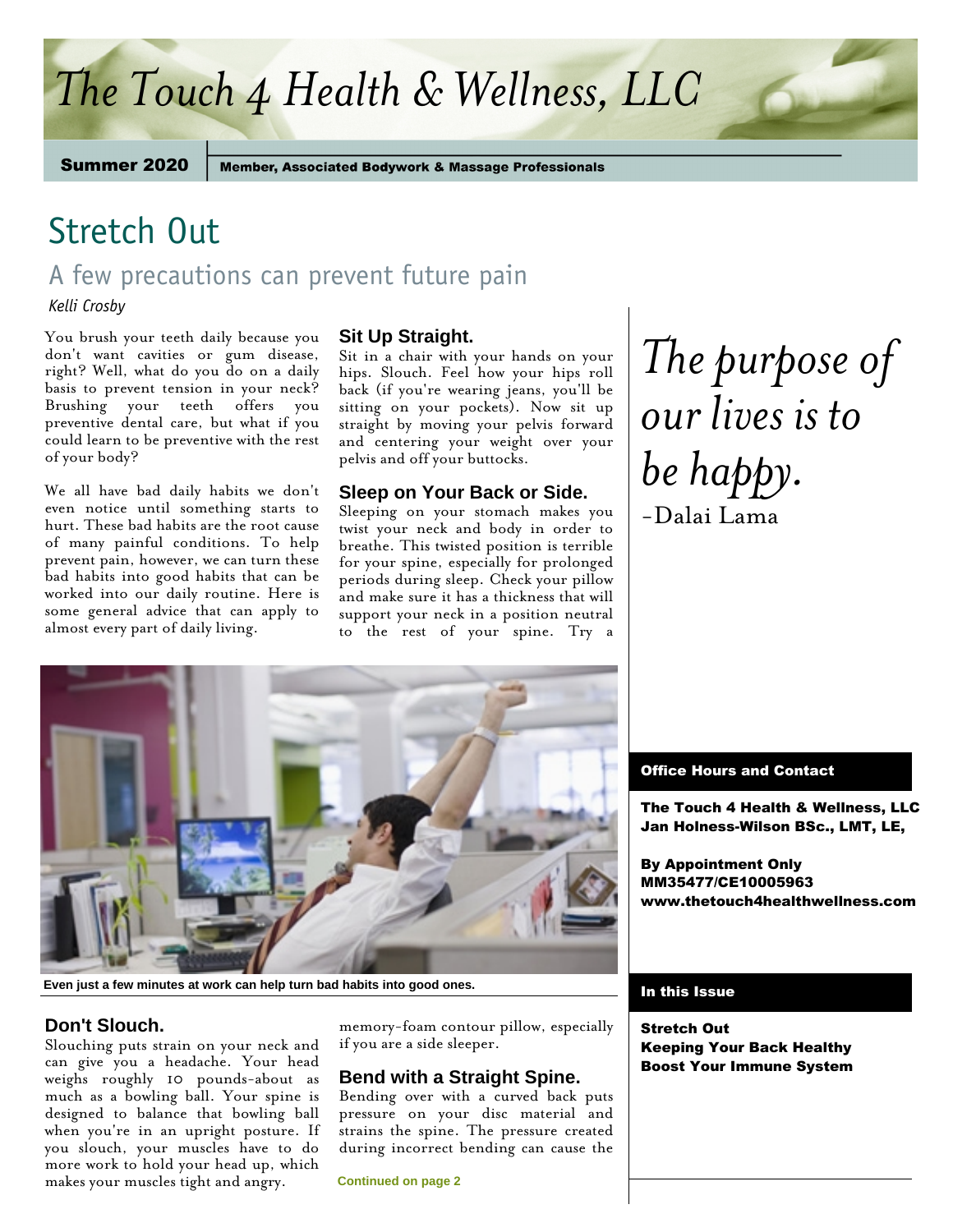#### **Continued from page 1**

discs to bulge and put pressure on spinal nerves. Your back was not made to lower and raise your body-that's what your buttocks, hips, and knees are for.

Stand with your knees shoulder-width apart and pretend you are going to lift a 50-pound box off the floor. If you are bending your knees and hips and using your legs to lower and raise your body weight, you are lifting correctly. Now, use the same technique to pick your shoes up off the floor. Think about a squatting movement when you need to lean forward, too-such as while washing your face in the sink. Let your hips and knees do the work.

## **Take Regular Stretch Breaks.**

The muscles in your arms and hands get tight when you grip or pull. The muscles in your neck and shoulders get tight when you reach forward or away from your body. Give these muscles a break with a simple stretch.

It only takes 10 seconds to lengthen the tight tissue, which will take pressure off your joints and prevent chronic conditions like tendinitis and bursitis. Watch for opportunities to work in a brief stretch.

### **Undo Yourself.**

Evaluate the position of your body during your daily activities and make sure you "undo" that position during the day. There is no way to teach a stretch for every single activity you do, but if you take the time to reverse the position of the joint and stretch in the opposite direction, you will lengthen tight tissue and reduce repetitive strain on joints.

## **Tips to Save Your Body**

Replacing bad habits with good ones takes time and thought, but the effort is well worth it. Here are some helpful tips to keep you on track.

-- If you keep waking up on your stomach, wear a pair of gym shorts to bed and put a golf ball in each pocket. When you roll onto your stomach, the golf balls will wake you up and you can return to your back or side.

-- When unloading the dishwasher and getting laundry out of the machine, pose like a tennis player waiting for a serve. The knees are over your toes (but not beyond the toes), buttocks are backward, and shoulders are forward.

-- Don't try to carve out 30 minutes daily for a stretching routine. If you stretch regularly throughout the day, you will be more effective at keeping tissue loose. Remember, it only takes 10 seconds to stretch a muscle-so find those seconds during your day and make the most of them.

-- Think about stretching the same way you think about hydration. Don't wait until you're thirsty to drink water; by then you're already dehydrated. If you wait until something hurts before you stretch, you could develop chronic tension that can lead to everything from a headache to tendinitis.

A daily stretching routine will help

prevent future issues and address current ones. Don't wait until it's a problem. Start stretching today and, little by little, your body will thank you.

*Kelli Crosby is the author of*

How to Think Like a Physical Therapist in Your Everyday Life.

*She graduated in 1999 from the University of North Florida and completed her specialty certification in orthopedic manipulative therapy in 2006.*



**Strecthing for 10 seconds can take pressure off your joints and help relieve pain.**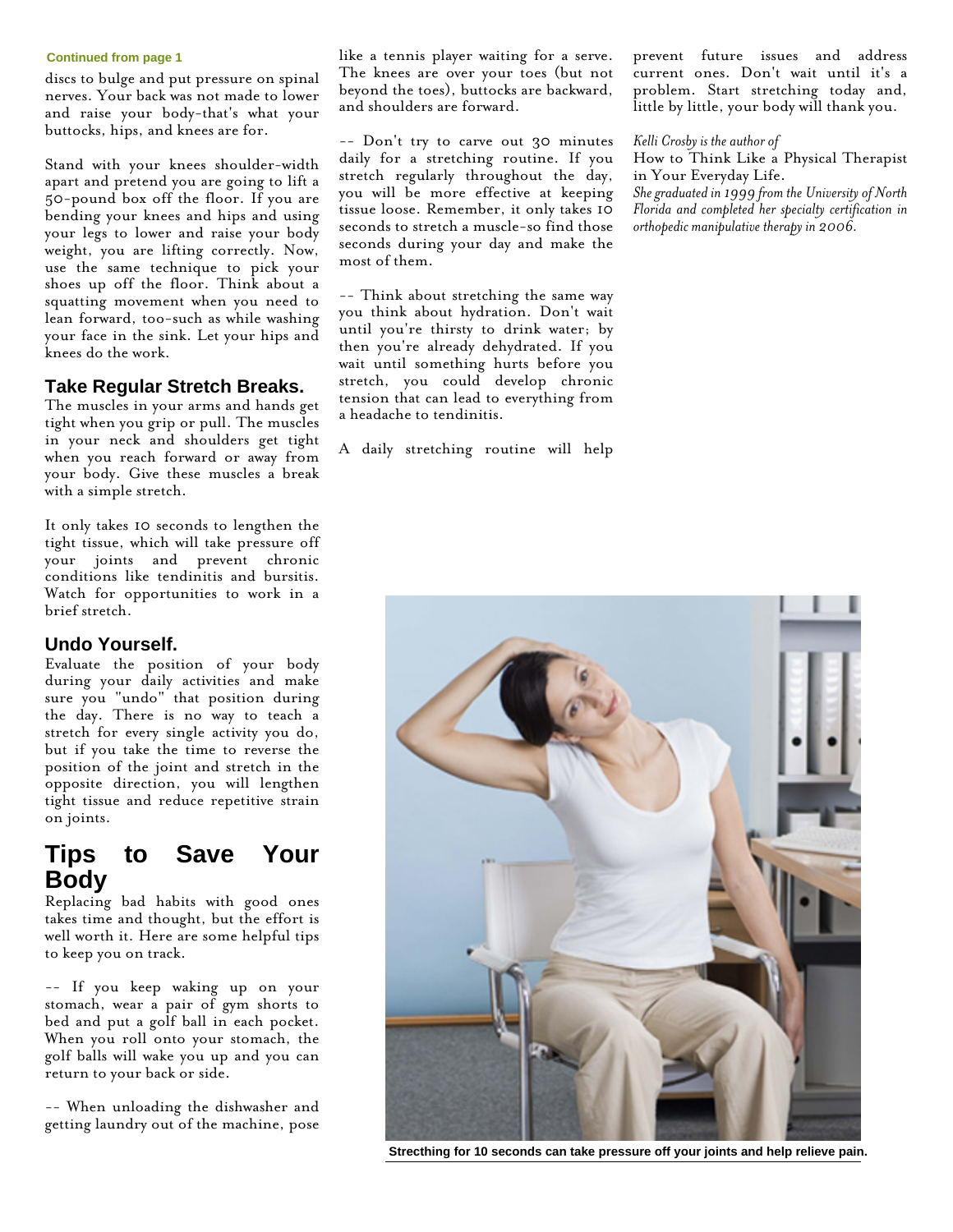# Keeping Your Back Healthy **Tips to Avoid Lasting Pain**

Chances are good that, at some point in your life, you will have back pain. In fact, 70-85 percent of Americans will experience back pain at some point in their lives. But even with those odds, there are still several ways to minimize your risk and give yourself the best chance to live pain-free.

Several factors can cause back pain, including stress, poor posture, bad ergonomics, lack of exercise, arthritis, osteoporosis, a sedentary lifestyle, overexertion, pregnancy, kidney stones, fibromyalgia, excess weight, and more.

With all of these potential causes lurking, it's important to look at behaviors that can help you prevent and avoid back pain before it starts. Here are a few simple healthy back tips from the National Institute of Neurological Disorders and Stroke:

--Stretch and warm tissues before exercise or other strenuous activities. --Practice good posture. Avoid

slouching when sitting or standing. --When standing, keep your weight balanced on both feet.

--Follow good ergonomics in the workplace. When sitting for long periods of time, rest your feet on a foot support. Make sure your chair and work surfaces are at the proper height. Get up and move around in between long sitting stints.

--Avoid high-heeled shoes.

--Watch your weight. Excess weight, especially around the waist, can put undue stress on lower back muscles.

--Exercise. Core strengthening moves, especially, will also benefit your back.

--Don't lift items that are heavier than you can handle. Remember to lift with your knees, not your back. Pull in your stomach muscles, keep your head down and in line with your straight back, and do not twist when lifting.

--Get a massage. Using therapeutic bodywork can melt pain-inducing stress away from your back and the rest of your body.



**Massage is a great way to beat back pain.**

# Boost Your Immune System **Lymphatic Drainage Therapy Fights Infection**

Does your immune system work overtime? If so, you might want to give it a boost by seeing a massage therapist or bodyworker trained in lymphatic drainage therapy. This technique can boost your immunity by increasing the production of antibodies, stimulating circulation, moving congestion out of the body, and reducing swelling, especially after surgery.

The lymphatic system supports our body's immune function and involves several organs, glands, and tissues, hundreds of lymph nodes, and a network of vessels. A clear lymph fluid flows through these vessels and carries the metabolic waste (bacteria, dead cells, fats, fluids, proteins, and viruses) to the lymph nodes, where it is filtered. These nodes often swell when we are sick.

The lymphatic drainage techniques used by massage therapists and bodyworkers gently stimulate lymph nodes, help correct swelling and stagnation in those nodes, reduce local fluid retention, boost the overall immune system, and provide relaxation. As an essential tool in the treatment of lymphedema (excess lymphatic fluid), this therapy is often applied postoperatively and can be especially beneficial for breast cancer patients.

Administering this treatment requires advanced training and is performed with gentle, massage-like strokes. There should be no discomfort involved; in fact, you may feel you are hardly being worked on at all.

treatment, it's possible you could feel some mild, flu-like symptoms, depending on how much strain your body has been under prior to treatment. This strain may be due to environmental pollutants, medication, and diet. Most people leave a session simply feeling relaxed, but if you don't feel at the top of your game, drink plenty of water, limit your salt intake, and stay physically active.

Lymphatic drainage is one way to give your wellness a boost in a busy world that makes many demands on your immune system.

### **Aftercare**

After your lymphatic drainage